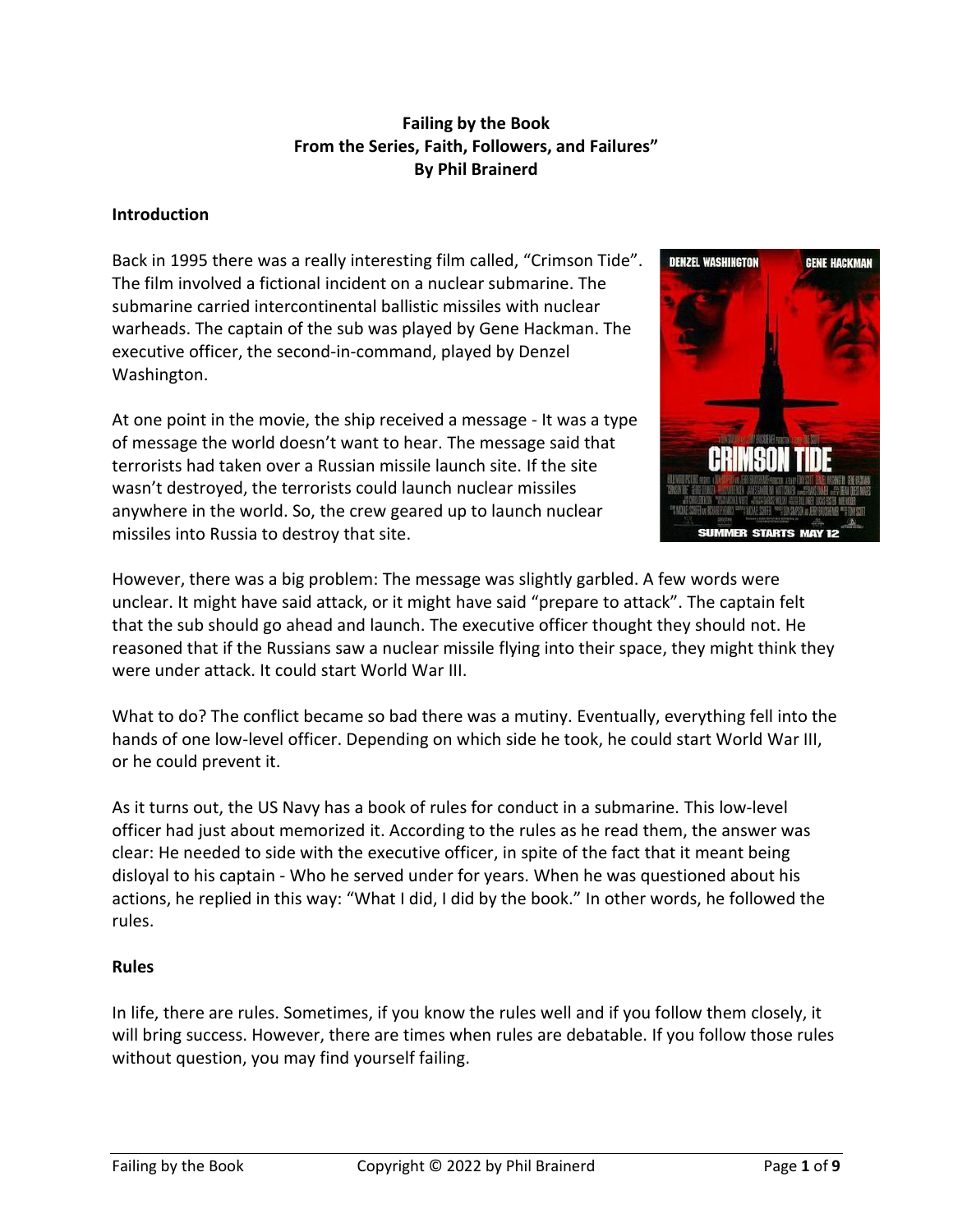Today, we're going to learn about some people who did just that: They failed by following the rules. Let's read about it.

## **The Connection**

We're going to start with a connection.

12 At that time Jesus went through the grainfields on the Sabbath. His disciples were hungry and began to pick some heads of grain and eat them. 2 When the Pharisees saw this, they said to him, "Look! Your disciples are doing what is unlawful on the Sabbath." (Matthew 12:1-2)

So, Matthew starts us with a connection: "At that time…" What time was he talking about? Those who read the last article in this series will recall that we discussed one of the most famous quotes in the Bible:

Come to me, all you who are weary and burdened, and I will give you rest. (Matthew 11:28)

If you're going to talk about rest, a very logical next step is to talk about the Sabbath, because the Sabbath was created for rest. Let's talk about that for a bit. Anyone's who's read the first few chapters of Genesis knows that it says God created the world in six days, and then rested on the seventh.

1 Thus the heavens and the earth were completed in all their vast array. 2 By the seventh day God had finished the work he had been doing; so on the seventh day he rested from all his work. 3 Then God blessed the seventh day and made it holy, because on it he rested from all the work of creating that he had done. (Genesis 2:1-3)

Look at this. God worked. After he finished, "…he rested from all his work." Why did he do that? Is he like us? When we work, we expend effort. It wears us down, so we stop and rest. If we don't, we'll collapse.

Is God like that? Was he "plum tuckered out" after all that work? No. God is infinite. He never runs out of energy. He never wears down. He is never damaged – so, he never needs to heal. For him, resting is something different. To God, resting is a stoppage of one kind of energy, and the start of another. When he rested after the Creation, he stopped creating, and started reflecting. He started enjoying all the things he made.

If you've been around our church for any length of time, you know that humans have a very special status. We are made in the image of God. God created us to be like him.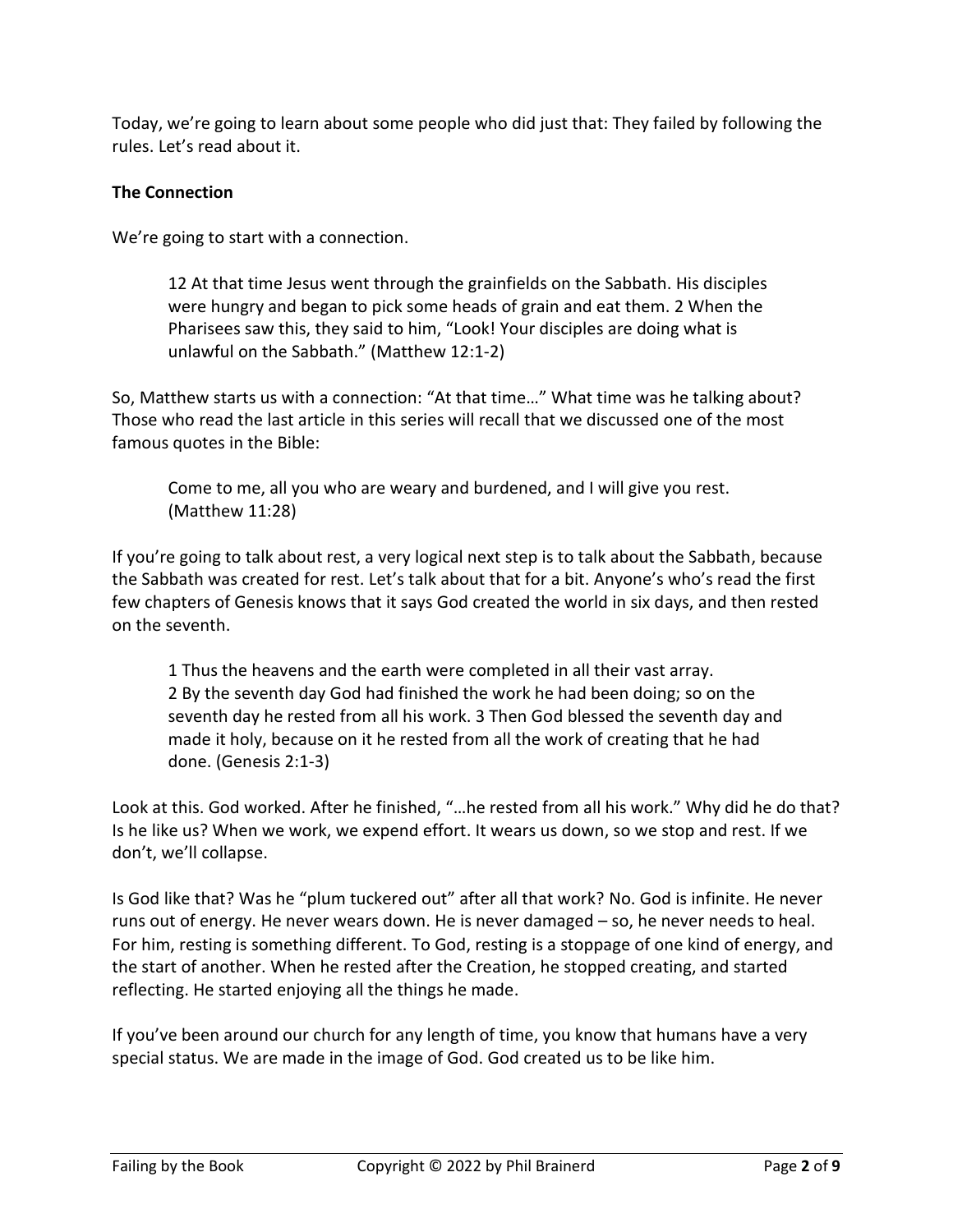The image has two parts. One part simply is. We are made in the image of God. We will always carry God's image. That never changes. This makes us very valuable. We are not like the animals - None of them have this image. We are the highest form of life on the planet.

The other part of the image can change and grow. We become more and more like God every time we choose to obey him.

One thing God does it rest. If we choose to rest the way he did, we become more like him. This is one of the things that shows how different we are than the animals. Animals hunt for food every day. They take no breaks. If we fail to take a break, we are no different than the lower life forms of this planet.

This is so important, that God included it in the Ten Commandments.

12 "Observe the Sabbath day by keeping it holy, as the Lord your God has commanded you. 13 Six days you shall labor and do all your work, 14 but the seventh day is a sabbath to the Lord your God. (Deuteronomy 5:12-14(a))

Here we see the principle stated. This raises a question: Who is to participate?

On it you shall not do any work, neither you, nor your son or daughter, nor your male or female servant, nor your ox, your donkey or any of your animals, nor any foreigner residing in your towns, so that your male and female servants may rest, as you do.  $(v 14(b))$ 

Everyone was supposed to participate:

*Sons and daughters:* It was not saying that one person gets to enjoy the Sabbath while their family takes care of them.

*Male or female servant*: It was not "I'm going to go and rest. All the rest of you – GET TO WORK!" The Sabbath, according to the Law, involved concern for people around you.

Everyone was to be given the privilege of a day off to rest. Even the animals were to get a break. Foreigners were to get a break as well. Everybody got a break.

After all this, God gives us yet one more reason to observe a Sabbath.

Remember that you were slaves in Egypt and that the Lord your God brought you out of there with a mighty hand and an outstretched arm. Therefore the Lord your God has commanded you to observe the Sabbath day. (v 15)

At one time, the people of Israel were slaves. Slaves never get a break. They are told to work, and they had better do it, or they get punished. Free people, on the other hand, choose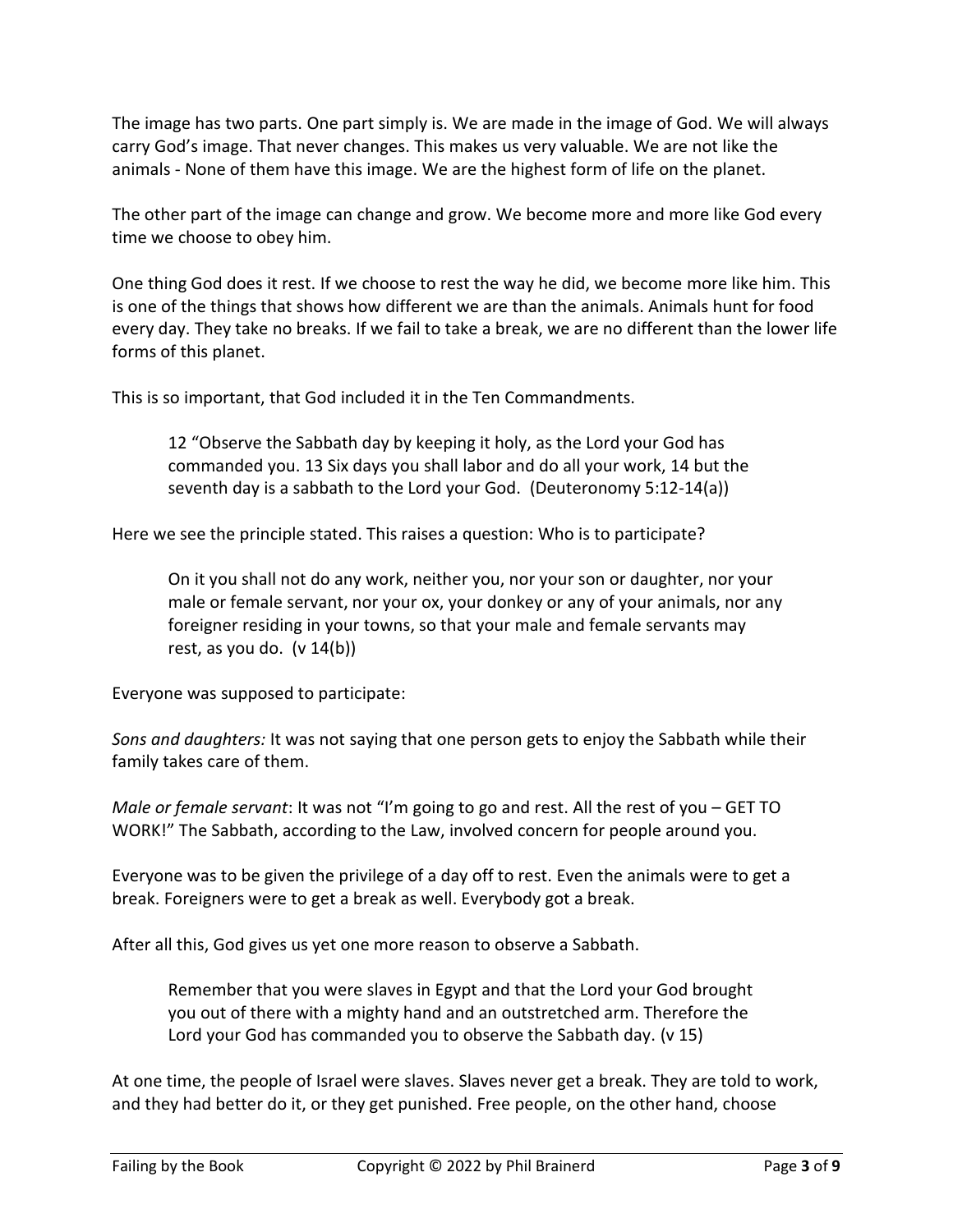whether to work or not. God freed his chosen people from slavery in Egypt. He went to great trouble to do so, showing his mighty power. It would be a shame if people freed from slavery in one place chose to become virtual slaves in another. That's what happens when we fail to take a break.

Now, we could have multiple sessions on the Sabbath and why it's important. For now, let's summarize: The Sabbath involves a stoppage of work.

- Instead, it involves reflection.
- It is something God did.

- If we do it, we become like him.

- It's for everybody.
- It should involve concern for the wellbeing of others.
	- It's not "Sabbath for me, but not for thee."

As a final point, we'll mention that most Christians do not observe the Sabbath the way the ancient Jewish people did - More about that in a bit. For now, let's move on to the next point.

### **II. The Problem**

Now that we've seen the connection between the "rest" that Jesus offers to us and the Sabbath, and now that we understand the main purposes behind the Sabbath, let's get back to Matthew, we'll read on to see a problem.

At that time Jesus went through the grainfields on the Sabbath. His disciples were hungry and began to pick some heads of grain and eat them. When the Pharisees saw this, they said to him, "Look! Your disciples are doing what is unlawful on the Sabbath." (Matthew 12:1-2)

Back in the days of ancient Israel, there weren't many roads. The roads that did exist tended to wind around a lot, so it was common for people to take shortcuts through fields. If you didn't hurt anything, this was fine.

There's also an interesting provision in the law of Moses: There was to be concern for the poor and underprivileged. If you were a farmer (which was lots of people in those days), one of the ways you could help the poor was to allow them to enter your field and grab a bite.

The people who did this were on an honor system. They were not to go in with farming tools and baskets. They were to take only what they needed to eat for the moment. This means the followers of Jesus were totally within their rights to grab a handful of wheat when they got hungry.

According to all this, the disciples were walking through a field, which was totally legal. Then, they grabbed a handful of wheat, which was also totally legal. But then, the Pharisees came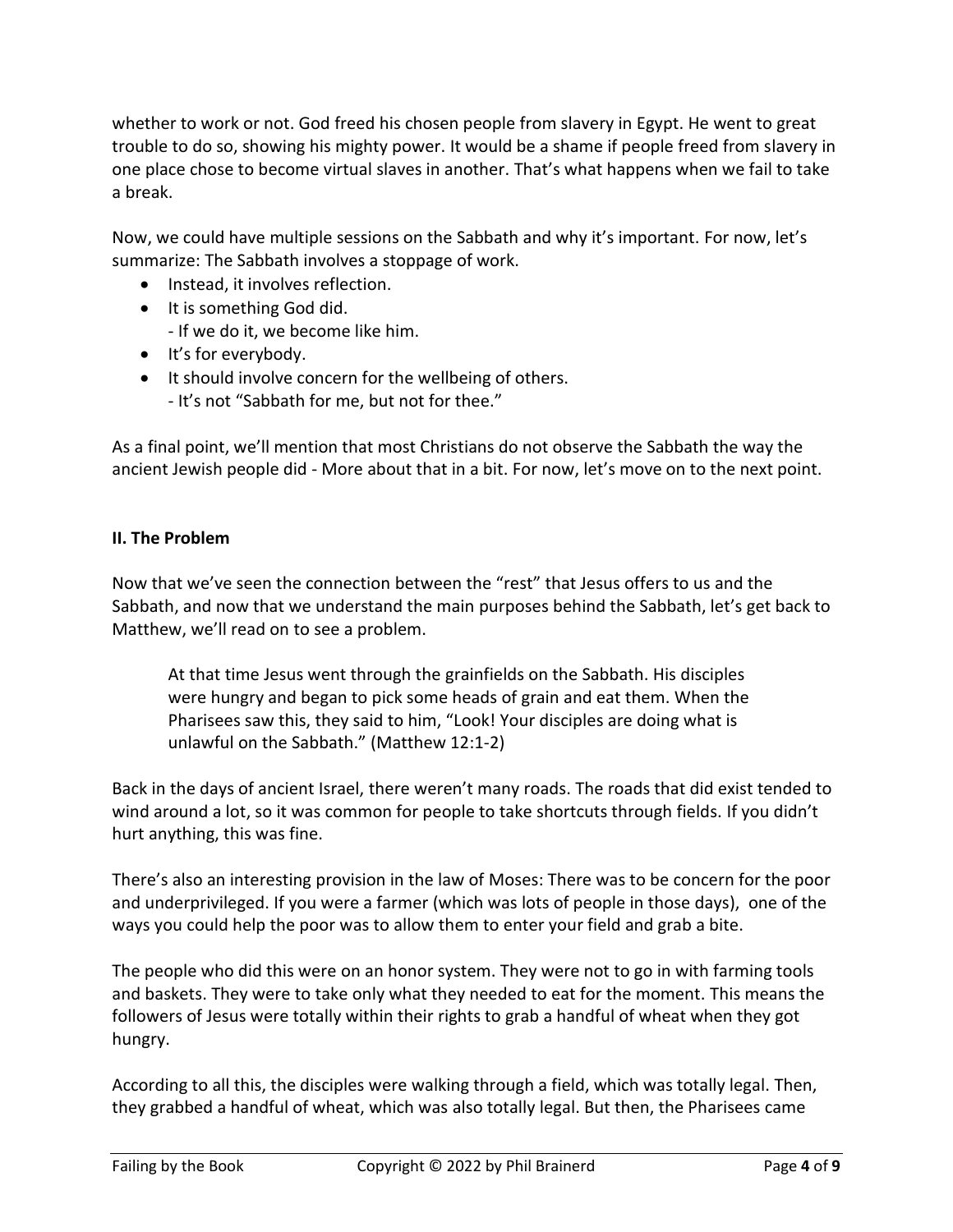along. They charged the disciples with breaking the law. On what basis did they make this charge? The disciples were doing this on the Sabbath. In the minds of the Pharisees, that made the disciples' actions illegal.

Why was that? Why did the Pharisees feel that way? Because of what I will call "The rule book." What was the "Rule Book?"

First, the "Rule Book" was not the Bible. When Moses gave the Law, one statement was very clear:

4 Now, Israel, hear the decrees and laws I am about to teach you. Follow them so that you may live and may go in and take possession of the land the Lord, the God of your ancestors, is giving you. 2 Do not add to what I command you and do not subtract from it, but keep the commands of the Lord your God that I give you. (Deuteronomy 4:1-2)

Look at this: Do not add to the clear commands of God. Do not subtract from the clear commands of God. We can understand that we should not subtract from God's commands. That's easy. However, why would someone want to add commands?

There are several reasons. First, some people add commands to the Word of God because they think it will help them to live a godly life. The first example was Eve in the garden of Eden. God told Adam and Eve that they should not eat from the tree of the knowledge of Good and Evil:

16 And the Lord God commanded the man, "You are free to eat from any tree in the garden; 17 but you must not eat from the tree of the knowledge of good and evil, for when you eat from it you will certainly die." (Genesis 2:16-17)

That seems straightforward: "You must not eat". If you go over a page to Genesis chapter 3, you'll see the story of the first temptation.

Now the serpent was more crafty than any of the wild animals the Lord God had made. He said to the woman, "Did God really say, 'You must not eat from any tree in the garden'?" (Genesis 3:1)

The Serpent begins by questioning the only rule in the garden. Here's how Eve replied:

The woman said to the serpent, "We may eat fruit from the trees in the garden, but God did say, 'You must not eat fruit from the tree that is in the middle of the garden, (v2-3(a))

Good so far, but look at what comes next: "and you must not touch it, or you will die.' (v3(b))"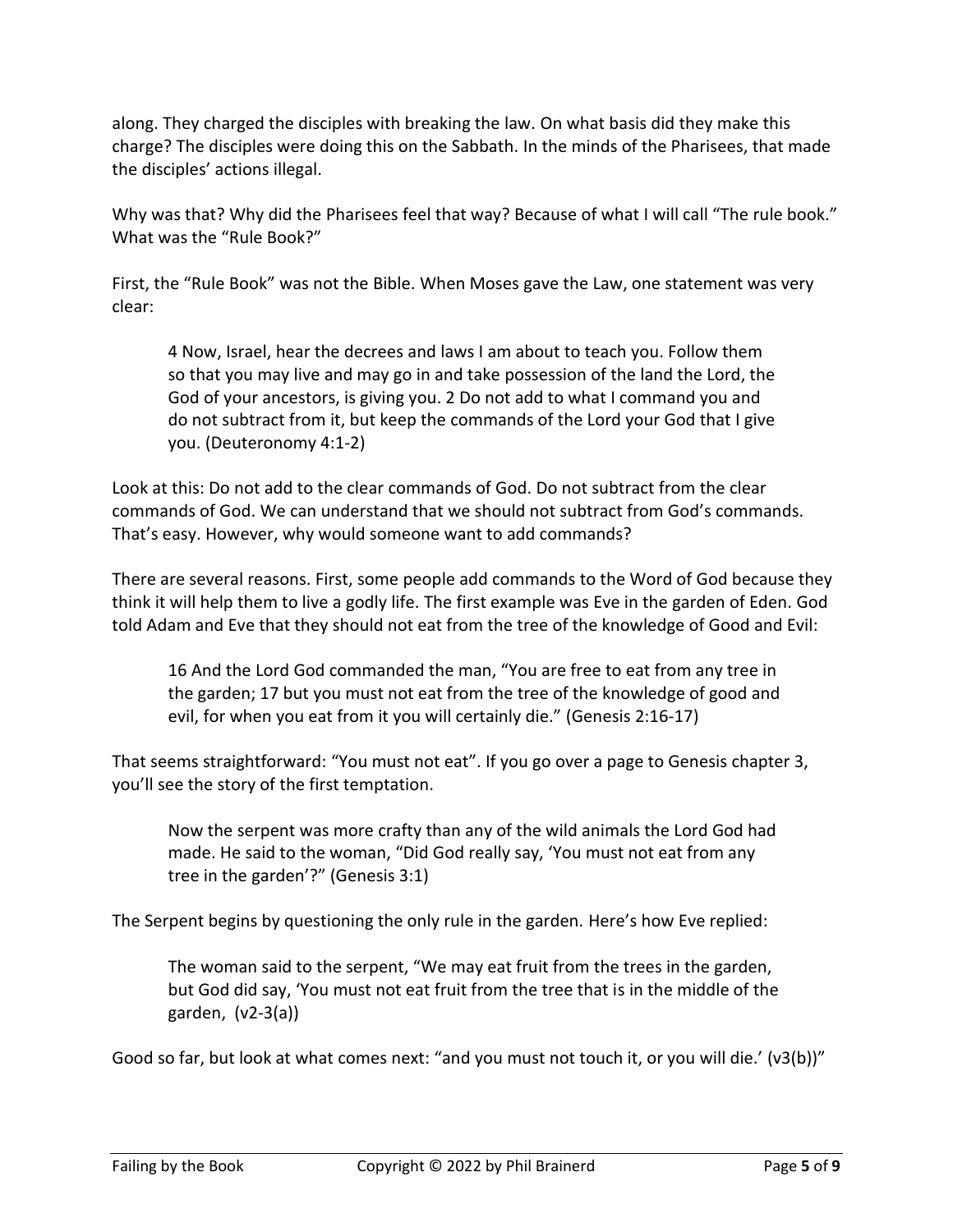What is Eve doing here? She's adding to the clear command of God. God said, "you must not eat." He didn't say anything about touching. The Bible scholars in the crowd know how this came out, so let's ask a question: Did adding to God's clear command help Eve to live an obedient life? Answer: No.

Sadly, all throughout history, people have chosen to add things to God's clear commands. We have to understand: When people create rule books that add to the Word of God, those rules are NOT the Word of God. The rules created by people are not the Bible, and they have none of the authority of the Bible.

There are other reasons why people add to the clear commands of God. Others do it because they don't know or trust the God who gave the rules. That was the case with the rule book used by the Pharisees in the days of Jesus. Let me explain:

As we said earlier, the Sabbath was included in the Ten Commandments. Let's look at the first time someone failed to observe the Sabbath. This is also known as breaking the Sabbath. First, the people of Israel were given a warning: In the book of Numbers, chapter 15, the people are told what to do when someone accidentally breaks a law. In general, there was mercy shown to such individuals. However, then the people are told what is to happen when someone flagrantly breaks the law.

30 But anyone who sins defiantly, whether native-born or foreigner, blasphemes the Lord and must be cut off from the people of Israel. 31 Because they have despised the Lord's word and broken his commands, they must surely be cut off; their guilt remains on them. (Numbers 15:30-31)

This is serious. To be "cut off" means to die. Now, let's read on in the same chapter. This is the very next thing that happens:

While the Israelites were in the wilderness, a man was found gathering wood on the Sabbath day. Those who found him gathering wood brought him to Moses and Aaron and the whole assembly, and they kept him in custody, because it was not clear what should be done to him. (vs 32-34)

Picture this: Moses brings the law from God on some tablets. He brings the law from a mountain where people saw fire and smoke and all kinds of awesome things. One of the core laws said to observe the Sabbath. A short while later, someone decides that this doesn't apply to him. Others clearly think it applies to everyone, so he's arrested. This is a tough one, so Moses inquires of God. Here's what happened: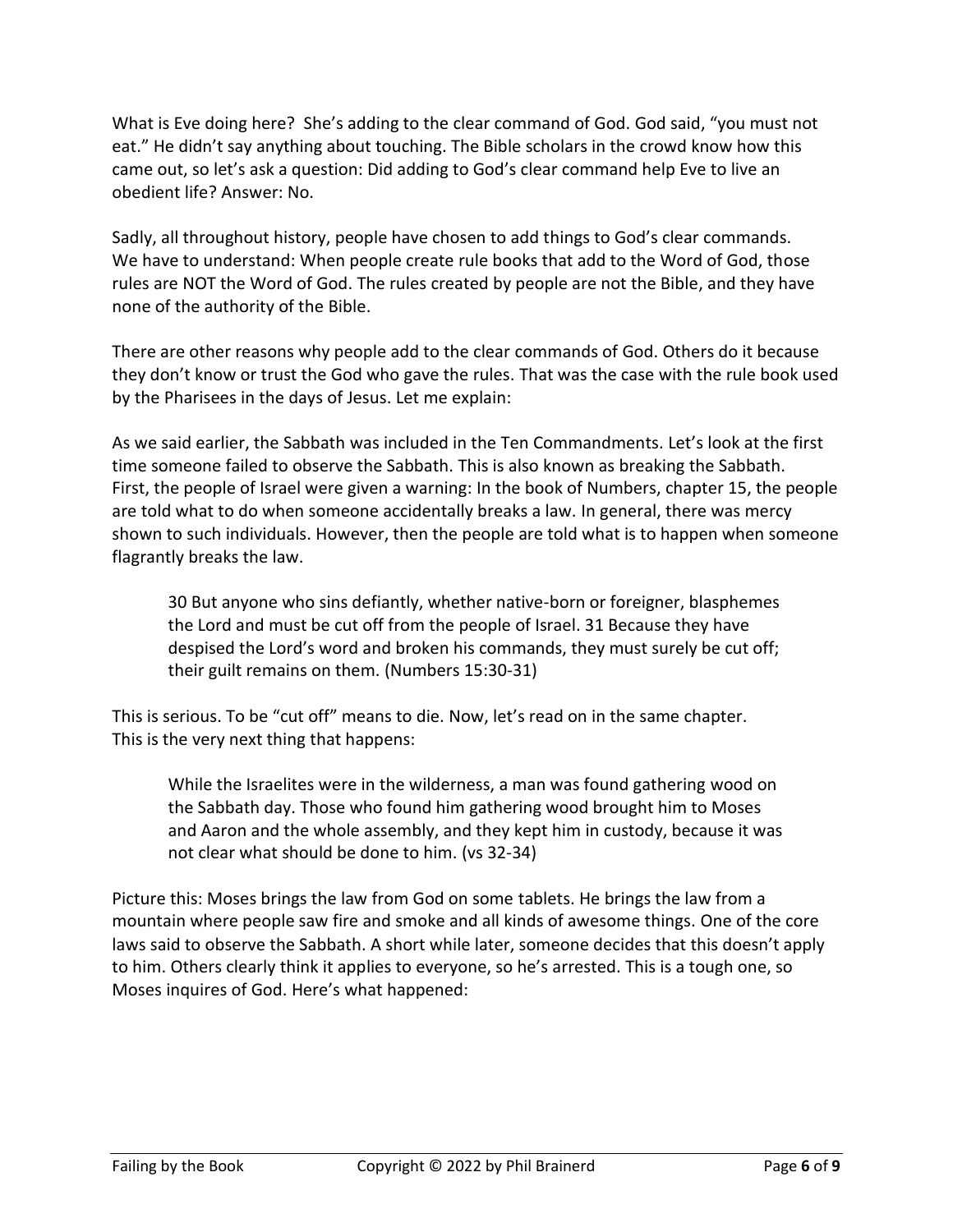Then the Lord said to Moses, "The man must die. The whole assembly must stone him outside the camp." So the assembly took him outside the camp and stoned him to death, as the Lord commanded Moses. (Numbers 15:35-36)

This is serious. A man was stoned to death for what some consider to be a trivial offense.

There are several ways that someone could respond to this. First, someone could say that God is good. If that's the case, then surely, there's a reason for this.

The opposite would be to say, "God is something less than good." People who believe this would say he's mean-spirited - He sends lightning bolts and other extreme punishment for trivial offenses.

Let's look at the first assumption: God is good, so there must be a reason. God has just given the people of Israel the law. It's full of rules and principles that were given to humankind for our good. It's a set of laws that have helped civilizations run for over 3,000 years. First, Israel. Then, the countries that were affected by Christianity.

What would happen if the law was thrown out shortly after it was presented? Civilizations could not follow it. A short time after Moses gave the law, someone says, "Who cares what God says. I'm doing what I feel like." People were watching. Just how serious was God about this new idea of law?

So, God was required to answer. His answer: *He was very serious about his law.* So, for this first case of flagrant disrespect, the penalty was extreme.

Now, note: This never happened again. The effect of this judgement probably stuck for a while. However, the problem occurred again at later times. In those cases, God showed mercy.

Here's what God needed to communicate to the people of Israel and the world: His law is serious. It's so serious that any flagrant violation should be met with the harshest penalties available. However, God is also merciful. Many times, he does not deal with lawbreakers as their sin deserves.

That's the conclusion you would come to if you worked on the assumption that God is good. Now, what happens if you work on the assumption that God is less than good?

People who believe that would say: Because God is a mean-spirited being who might send lightning bolts for trivial infractions, you had better come up with ways to avoid the infractions. Otherwise, everyone is dead!

If you believe this, you start adding some distance to the commands, some buffers. This is called "Building a fence around the law." One example of this happened with the Sabbath.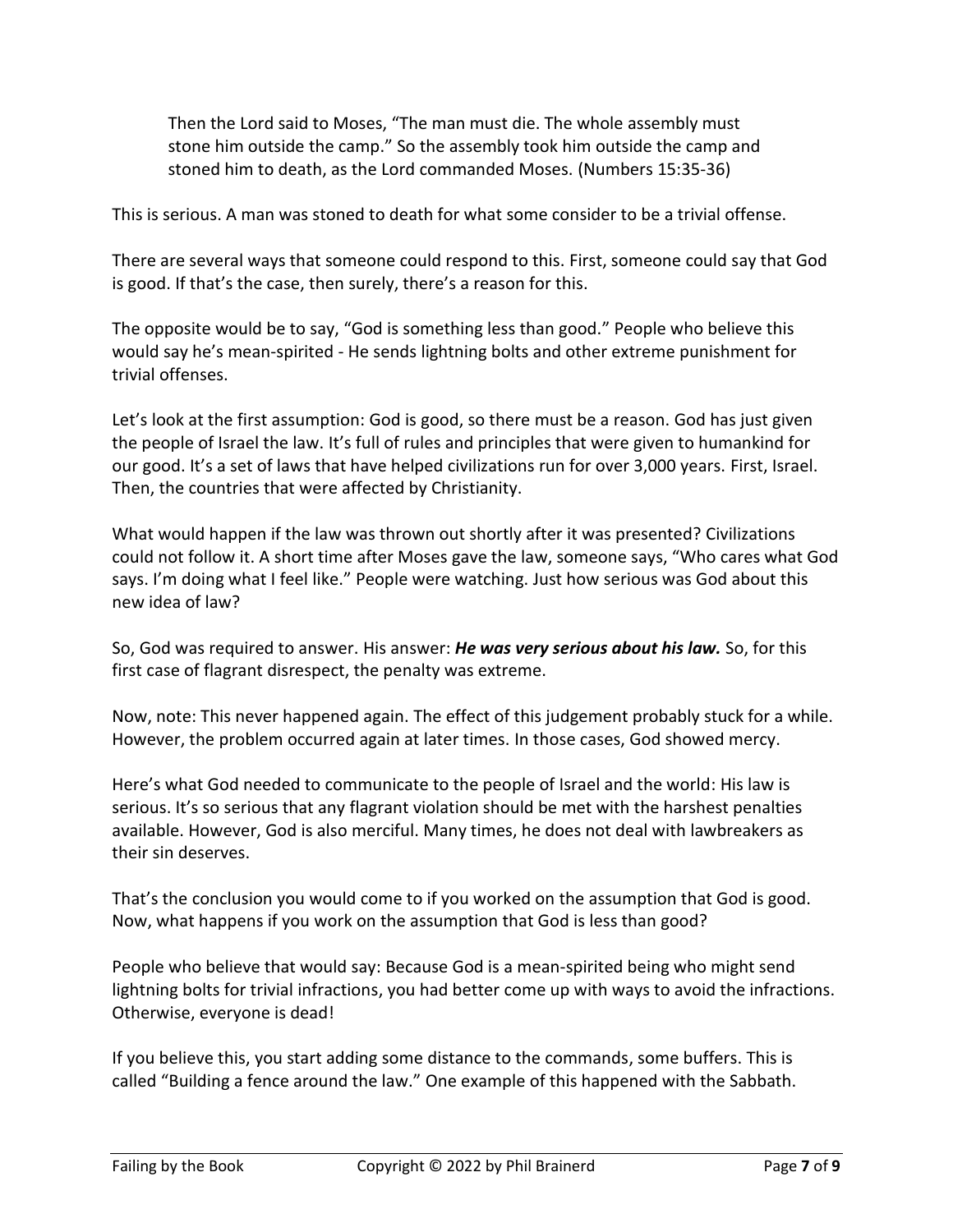The law said people should not work. But, how do you define work? We don't want any lightning bolts, so it's time for some fences:

- Travel was work. So, you could only go a thousand steps on the Sabbath. That was called a "Sabbath's Day Journey."
- Fighting a war on the Sabbath was work. Therefore, the Jewish people did not defend themselves when the Romans came through in 60 B.C. The Romans just attacked on the Sabbath.
- Carrying things on the Sabbath was work. So, you couldn't carry anything heavier than a dried fig.

The list went on. By the time the ancient teachers were done, there were not just rule books, but chapters in rule books concerning Sabbath restrictions. This created some big problems. First, the creation of commands in addition to the Scriptures was in itself disobedience to the Scriptures. Next, by creating these rules, the ancient teachers actually obscured the true meaning of the Sabbath. The Sabbath was meant for rest and reflection - Reflection on things like the goodness of God and the way he showed it in the lives of the people. Instead, the Sabbath became a time of fear - Fear that any small infraction could bring serious punishment.

### **Jesus and His Followers**

How did this all relate to Jesus and his disciples? Jesus and his disciples were travelling. Where did they start? Was it more than the steps allowed? Were the Pharisees counting? Of course, we could ask what the Pharisees were doing in the grain fields themselves, and how many steps they took. I wonder what kind of answer you would get. Because Jesus subjected himself to many of the traditions of the day, he likely stayed within the limits. So, that wasn't something that could be used as a charge. The Pharisees had to look elsewhere.

As they're watching the disciples, they see someone grab some grain. Guess what? That was *harvesting*. Harvesting was work. Harvesting involved swinging a sickle, also known as reaping. This was a much smaller amount of grain, and the disciples used their hands, but it would do for a charge. And so, the Pharisees say that the disciples of Jesus were doing something unlawful on the Sabbath. They were harvesting. And since Jesus was in charge, he was responsible.

### **Conclusion**

So, what's the problem? As always, the problem was not Jesus and his followers. The problem was people who added to the clear commands of God. In doing so they confused all the people who lived in that day. They obscured the real meaning and the benefits of the Sabbath.